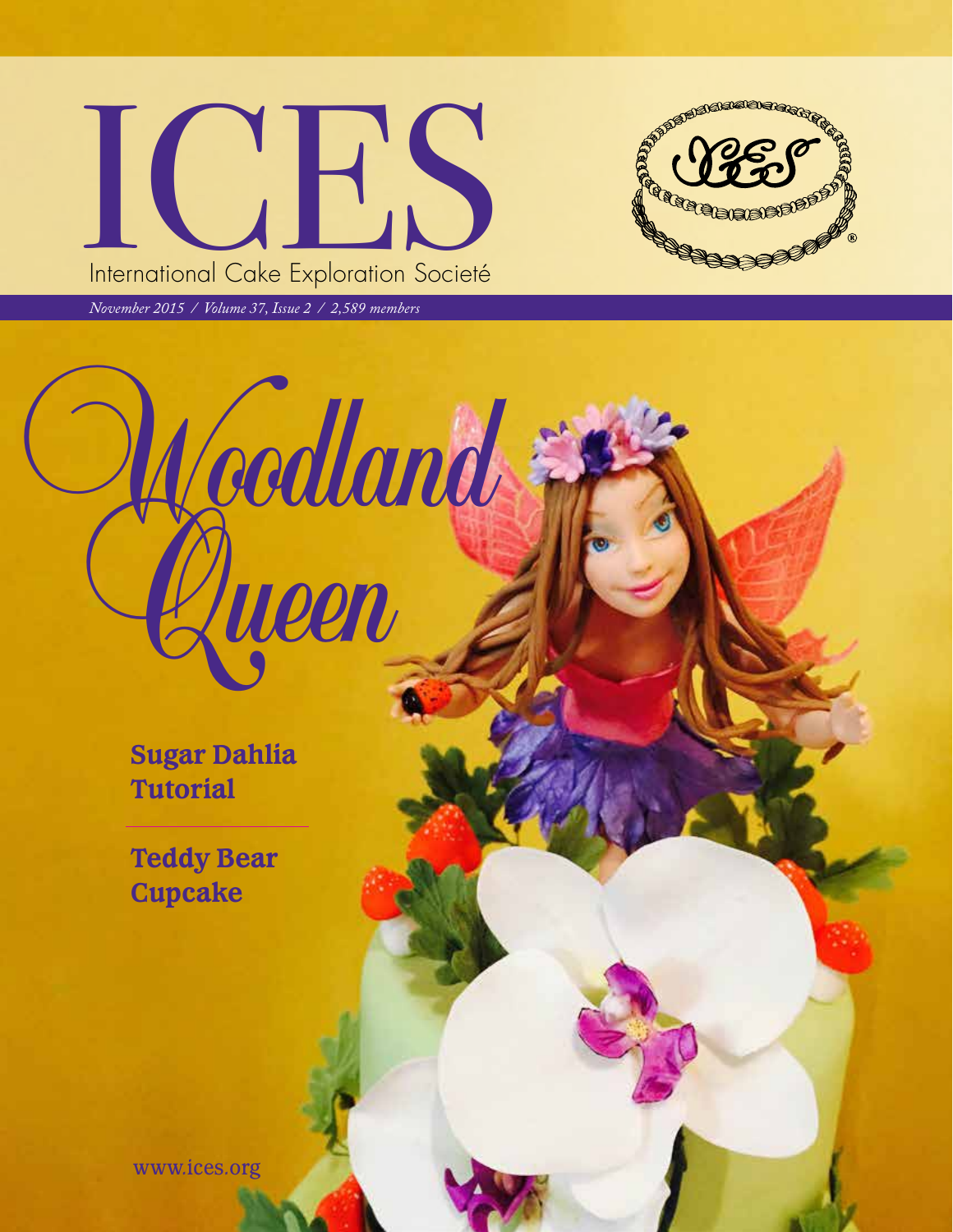# *Woodland Queen*

Anthony Peña, CMSA, New York City, NY



## **Supplies**

- Sugar Dippers #5 Large Butterflies – Cake Connection
- Fantasy Ivy Leaf Cutter & Veiner – Sunflower Sugar Art™
- Edible Adhesive Chocolate Maya™
- Satin Ice® Gumpaste
- Pearl Sheen Dust NY Cake™
- Rainbow Glitter NY Cake™
- SK Great Impressions Designer Mould – Animation in Sugar
- 16-gauge wire
- White floral tape
- **Toothpick**
- Ivory, Light blue, pink food color (AmeriColor™)
- Copper food color Wilton®
- Extruder Makin's® / Hair disc
- Liner paintbrush 10/0
- Clear alcohol
- AmeriColor™ edible markers – Brown
- X-ACTO® knife
- Quilling marker
- Crisco®
- PME® Small Daisy Plunger

*Fairies are described as "magical creatures". This standing model figure will certainly impress your guests on a child's celebration cake, or decorate the fairy for a lovely Spring or holiday cake.* 

Before you begin, prepare the skin-toned gumpaste. Knead white Satin Ice® gumpaste with a dot of ivory food color, add a pinch of copper food color to reach skin-toned gumpaste.

#### **Armature for Body:**

For the left-side leg, cut a 7-inch piece of 16-gauge wire and cover it with floral tape. Leave approximately 2 1/5 inches of wire exposed in order to attach to the right leg with floral tape.

For the right-side leg, cut a 7-inch piece of 16-gauge wire. Cover with white floral tape.

We are going to divide and make sure to follow the measures below:

- 4 inches for torso and head
- 5 inches for leg
- 5 inches to insert into the cake

Take a 5-inch length of 16-gauge wire and attach to the base to make a strong foundation. Secure with floral tape, 14 inches total.

To model the legs, start with a ball of skin-colored gumpaste and model into a log shape. One end of the leg should be thin, and

the upper part (thigh) a bit thicker. Bend the leg at the knee area, and give shape to the foot and mark the toes with the X-ACTO<sup>®</sup> knife.

*Note:* Let the legs dry completely (at least 24 hours) before assembling the standing figure.

**Torso:** For the body, roll a piece of skincolored gumpaste into a ball and work it until there are no cracks. Begin using your hands to shape it into a cylinder which is larger on top and smaller on the bottom. Use the sides of your hands and roll the paste between then to make the waist. Work some of the paste up into the bust area, using your fingers to define the bust and give a little bit of cleavage. Using your fingers, work some paste up to form the



neck. Again, using your fingers, shape the hip area, bringing the paste down to a blunt point to make room to attach the legs. Once the torso is completely dry, cut out a piece of thin



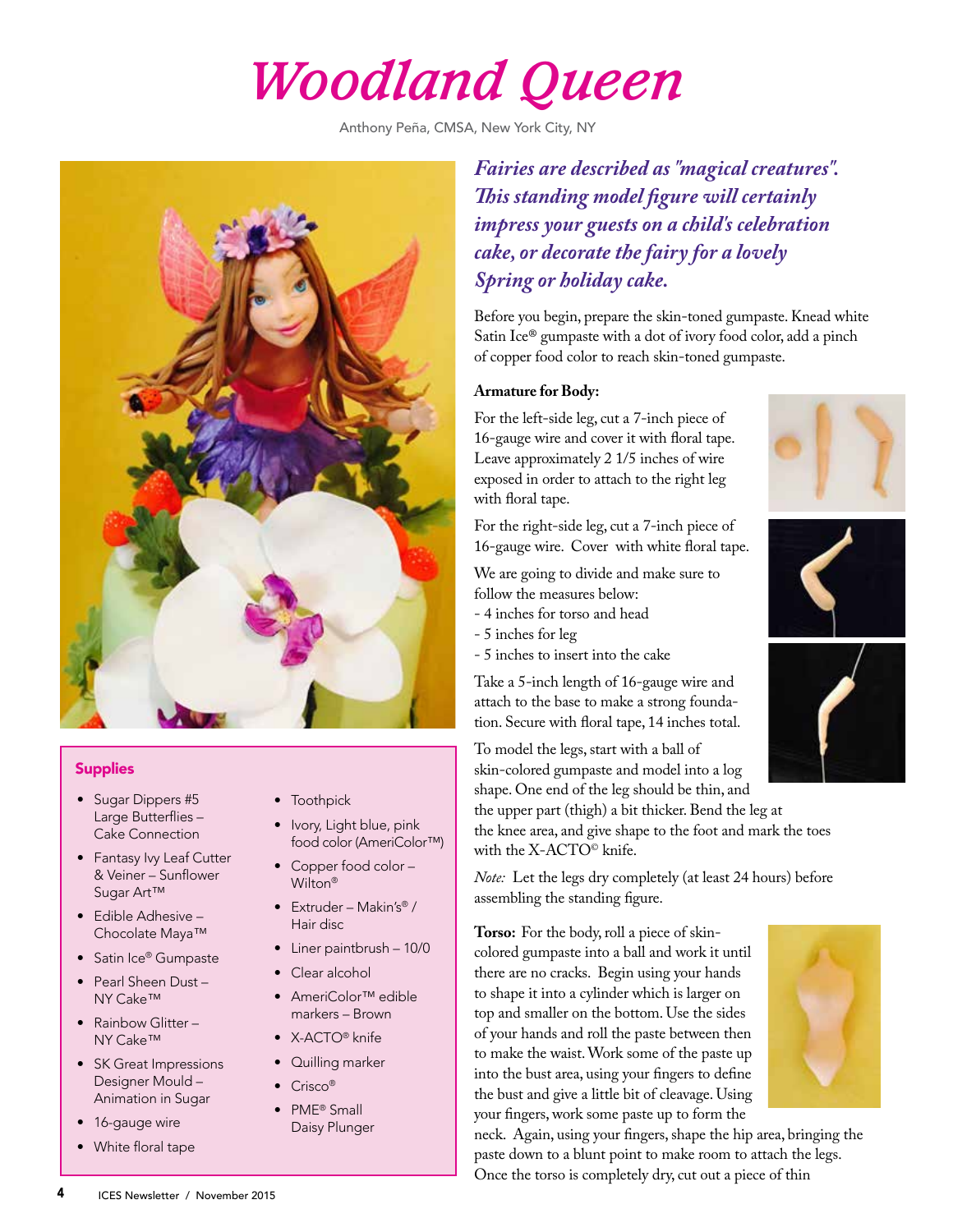gumpaste and place the corset pattern on top. Cut it with the X-ACTO© knife. With a water pen, moisten the top part and attach the gumpaste piece to the top part of the body. To give a metallic effect for the clothing, mix pink food color and EverClear® alcohol, then add luster dust to the mixture and paint with a fan brush. This will give a metallic effect for the clothing.

**Skirt:** Roll out a thin piece of lilac gumpaste. Cut aproximately 6 to 7 fantasy ivy leaves for the skirt. Add texture with the veiner. Pinch with your thumbs to form the points. Overlapping the petals is the key to add volume. Adhere each leaf at the waist level using the edible adhesive (Chocolate Maya™). Insert small pieces of tissue paper underneath the leaves to keep the shape. Remove the tissue once the leaves are entirely dry.

**Arms:** Make a small ball of ivorycolored gumpaste. Give shape to the arm, and at one end give shape to the wrist. Next, give shape to the palm of the hand and flatten with your thumbs. With an X-ACTO© knife cut the fingers. Give shape to the palm of the hand with a ball tool. You will need to make a left and right arm. Let it dry overnight giving natural position to the hands.

*Note:* Kelly Lance, CMSA states,

"Generally, judges will give more points for individual fingers than for the hands that just have lines marked between the fingers."

**Head:** Dust slightly the head mold with cornstarch. Take a small ball of skin-colored gumpaste and press well into the mold, especially in the nose area in order to get the facial features.



**Eye shadings:** With a liner brush, paint with white food color following an almond shape as a guide. Let it dry. Make a small circle with light green food color. Let it dry. Make a small circle with brown or black food color. Let it dry. With a liner paintbrush, add some shade above the eye with light green petal dust.

With a 10/0 liner paintbrush, paint the eyelashes and eyebrows with light brown food color.

With a flat paintbrush, paint the cheeks with flesh tone petal dust. For the lips, paint with light pink food color using a 10/0 liner paintbrush.

*Note:* Add a small amount of clear alcohol when painting the facial features. If color is too dark, add a drop of white food color for a lighter shade.

**Hair:** Grease the inside of the clay extruder with a paintbrush. Insert a thin log of light brown gumpaste into the extruder. Use the round disc with small holes for the hair.

Once the thin strings of "hair" come out of the extruder, cover them with a piece of plastic wrap to prevent drying out. Add texture by slightly pressing into



the quilling plaque. With a toothpick fold them, gather pieces of three and add them starting from the back of the head. The length of the hair strands are approximately 3 inches. Gradually shorten the length in the front to 2 inches.

## **Gelatin Wings:**

#### **Supplies**

- Sugar Dippers #5 Large Butterflies – Cake Connection
- Rainbow Glitter -NY Cake™
- Knox® Unflavored Gelatin
- Wilton® Candy Melts pot
- Water

Combine 1 Tablespoon of the unflavored gelatin and 2 tablespoons of water in the Wilton® candy melts bowl. Let it rest for a few minutes until it solidifies. Turn on the Wilton® Candy Melts pot and place the bowl inside the pot and immediately the gelatin will



become liquid. Add a small drop of pink food and glitter and slightly stir. Don't stir the mixture too much; otherwise it will form bubbles. Pour the melted gelatin into the Sugar Dippers Butterfly mold. Let it rest overnight until it releases by itself. Attach the wings with pink colored royal icing on the center of the back of the figure. Use your best judgment for the placement of the wings.

#### **Figure assembly:**

Attach both legs with floral tape, and insert in a strong base. Moisten the wire with gum glue and insert into the body going all the way through the wire. At this time, attach the corset and the leaves for the skirt. Attach the arms and the butterfly wings. Lastly, insert the head and add the hair. For the flowery crown, roll out pink and lilac gumpaste.



Cut out with a tiny PME® Daisy Plunger; and with the small ball tool, thin the edges and press in the center. Attach on the head alternating colors.

*(To see more photos, please turn to the next page)*